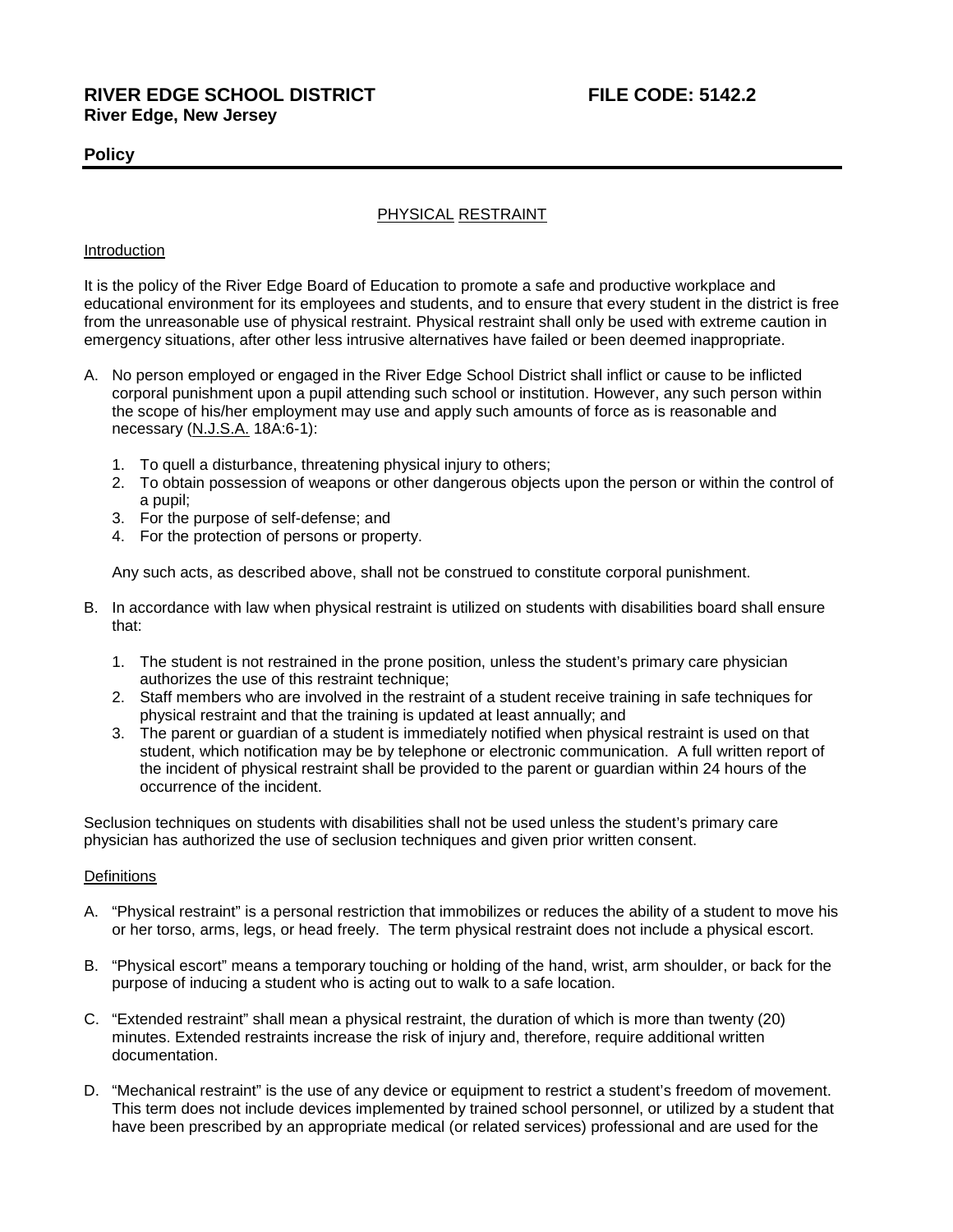specific and approved purpose for which such devices were designed, such as:

- 1. Adaptive devices or mechanical supports used to achieve proper body position, balance, or alignment to allow greater freedom of mobility than would be possible without the use of such devices or mechanical supports;
- 2. Vehicle safety restraints when used as intended during the transport of a student in a moving vehicle;
- 3. Restraints for medical immobilization; or
- 4. Orthopedically prescribed devices that permit a student to participate in activities without risk or harm.
- E. "Seclusion technique" means the involuntary confinement of a student alone in a room or area from which the student is physically prevented from leaving, but does not include a timeout.
- F. "Timeout" means a behavior management technique that involves the monitored separation of a student in a non-locked setting, and is implemented for the purpose of calming.

## **Procedures**

School personnel shall only administer a physical restraint when it is needed to protect a student and/or a member of the school community from imminent physical harm. When a physical restraint needs to be administered, school personnel shall seek to prevent or minimize any harm to the student as a result of the use of the physical restraint. This policy shall not be construed to limit the protection afforded to publicly funded students under other federal and state laws, including those laws that provide for the rights of students who have been found eligible to receive special education services. Additionally, this policy shall not be construed to preclude any teacher, employee or agent of this public education program from using reasonable force to protect students, other persons or themselves from assault or imminent physical harm.

The superintendent, in consultation with the director of special services, shall develop written procedures and guidelines related to this policy in accordance with the *Fifteen Principles* established by the United States Department of Education, as per the following:

- A. Every effort should be made to prevent the need for the use of restraint and for the use of seclusion;
- B. Schools should never use mechanical restraints to restrict a child's freedom of movement, and schools should never use a drug or medication to control behavior or restrict freedom of movement (except as authorized by a licensed physician or other qualified health professional);
- C. Physical restraint or seclusion should not be used except in situations where the child's behavior poses imminent danger of serious physical harm to self or others and other interventions are ineffective and should be discontinued as soon as imminent danger of serious physical harm to self or others has dissipated;
- D. Policies restricting the use of restraint and seclusion should apply to all children, not just children with disabilities;
- E. Any behavioral intervention must be consistent with the child's rights to be treated with dignity and to be free from abuse;
- F. Restraint or seclusion should never be used as punishment or discipline (e.g., placing in seclusion for outof-seat behavior), as a means of coercion or retaliation, or as a convenience;
- G. Restraint or seclusion should never be used in a manner that restricts a child's breathing or harms the child;
- H. The use of restraint or seclusion, particularly when there is repeated use for an individual child, multiple uses within the same classroom, or multiple uses by the same individual, should trigger a review and, if appropriate, revision of strategies currently in place to address dangerous behavior; if positive behavioral strategies are not in place, staff should consider developing them;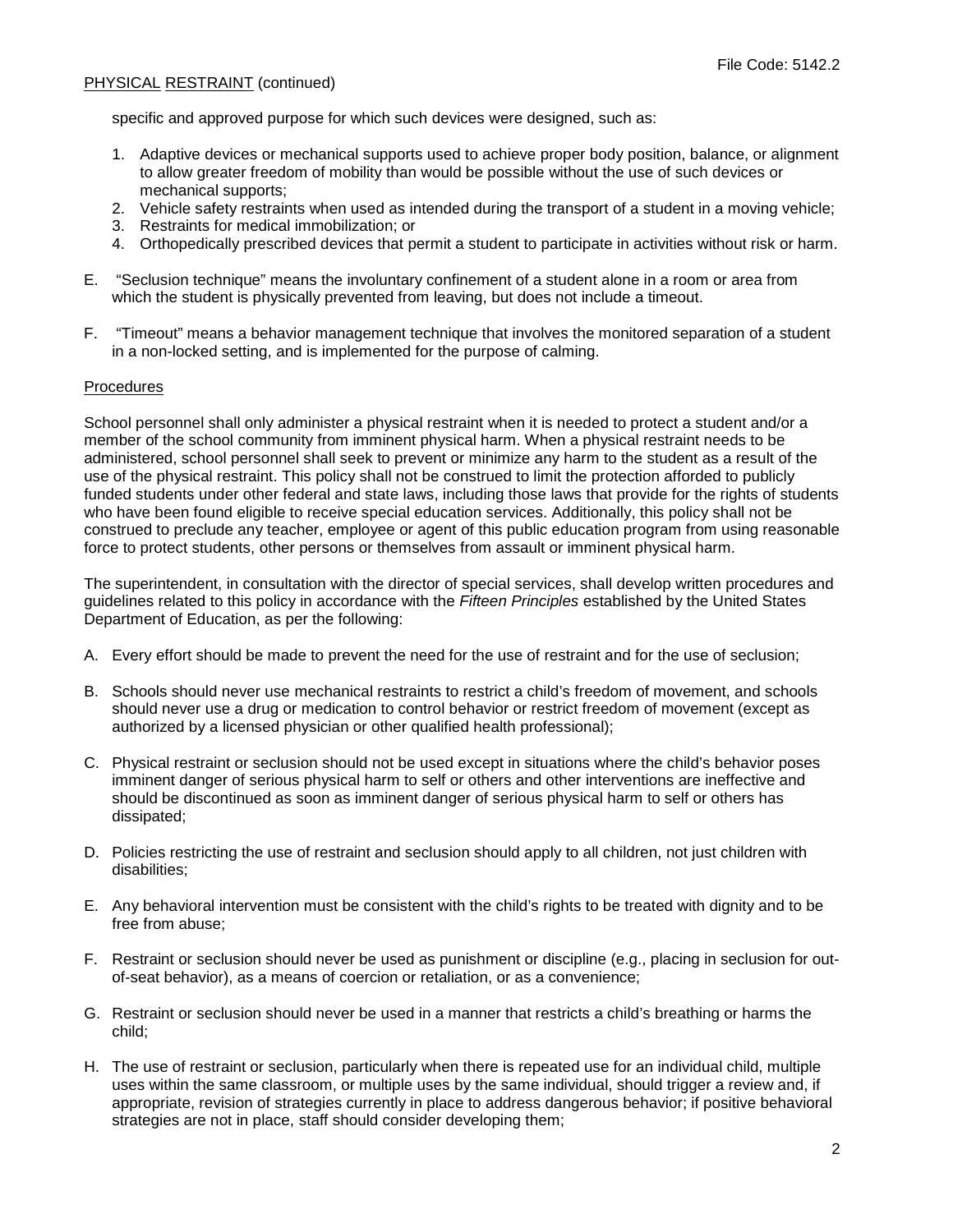- I. Behavioral strategies to address dangerous behavior that results in the use of restraint or seclusion should address the underlying cause or purpose of the dangerous behavior;
- J. Teachers and other personnel should be trained regularly on the appropriate use of effective alternative to physical restraint and seclusion, such as positive behavioral interventions and supports and, only for cases involving imminent danger of serious physical harm, on the safe use of physical restraint and seclusion;
- K. Every instance in which restraint or seclusion is used should be carefully and continuously and visually monitored to ensure the appropriateness of its use and safety of the child, other children, teachers, and other personnel;
- L. Parents should be informed of the policies on restraint and seclusion at their child's school or other educational setting, as well as, applicable Federal, State or local laws;
- M. Parents should be notified as soon as possible following each instance in which restraint or seclusion is used with their child;
- N. This policy will be reviewed regularly and updated as appropriate;
- O. Each incident involving the use of restraint or seclusion should be documented in writing and provide for the collection of specific data that would enable teachers, staff, and other personnel to understand and implement the preceding principals.

#### Determining When to Use a Physical Restraint

If all other less intrusive alternatives have failed or been deemed inappropriate to prevent student violence, self-injurious behavior and/or de-escalating potentially dangerous behavior occurring among groups of students or with an individual student, a physical restraint may be used. In other words, a physical restraint can only be used when nonphysical interventions would not be effective and the student's behavior poses a threat of imminent physical harm to himself/herself or others. Any physical restraint shall be limited to the use of such reasonable force as is necessary to protect a student or another member of the school community from assault or imminent physical harm.

## Prohibitions on Use of a Physical Restraint

The use of a physical restraint as a means of punishment or as a response to the destruction of property, disruption of school order, a student's refusal to comply with a school rule or staff directive, or verbal threats that do not constitute a threat of imminent, physical harm is expressly prohibited.

## Proper Administration of a Physical Restraint

Only trained school personnel shall administer physical restraints. Trained school personnel are those individuals who have received either the in-depth training detailed below, or who have received the required basic training detailed below. Whenever possible, the administration of the physical restraint shall be witnessed by at least one adult who does not participate in the physical restraint. When administering a physical restraint, school personnel shall use only the amount of force necessary to protect the student or others from physical injury.

Additionally, school personnel administering a physical restraint shall use the safest method available and appropriate to the situation in accordance with the safety requirements detailed below, and shall discontinue the restraint as soon as possible. Floor and prone restraints are prohibited unless the school personnel administering the restraint has received in-depth training, and, in the judgment of the trained staff member, such method is required to provide safety for the student or others present. It should be noted, however, that these training requirements shall not preclude a teacher, employee or agent of the school from using reasonable force to protect students, other persons or themselves from assault or imminent physical harm.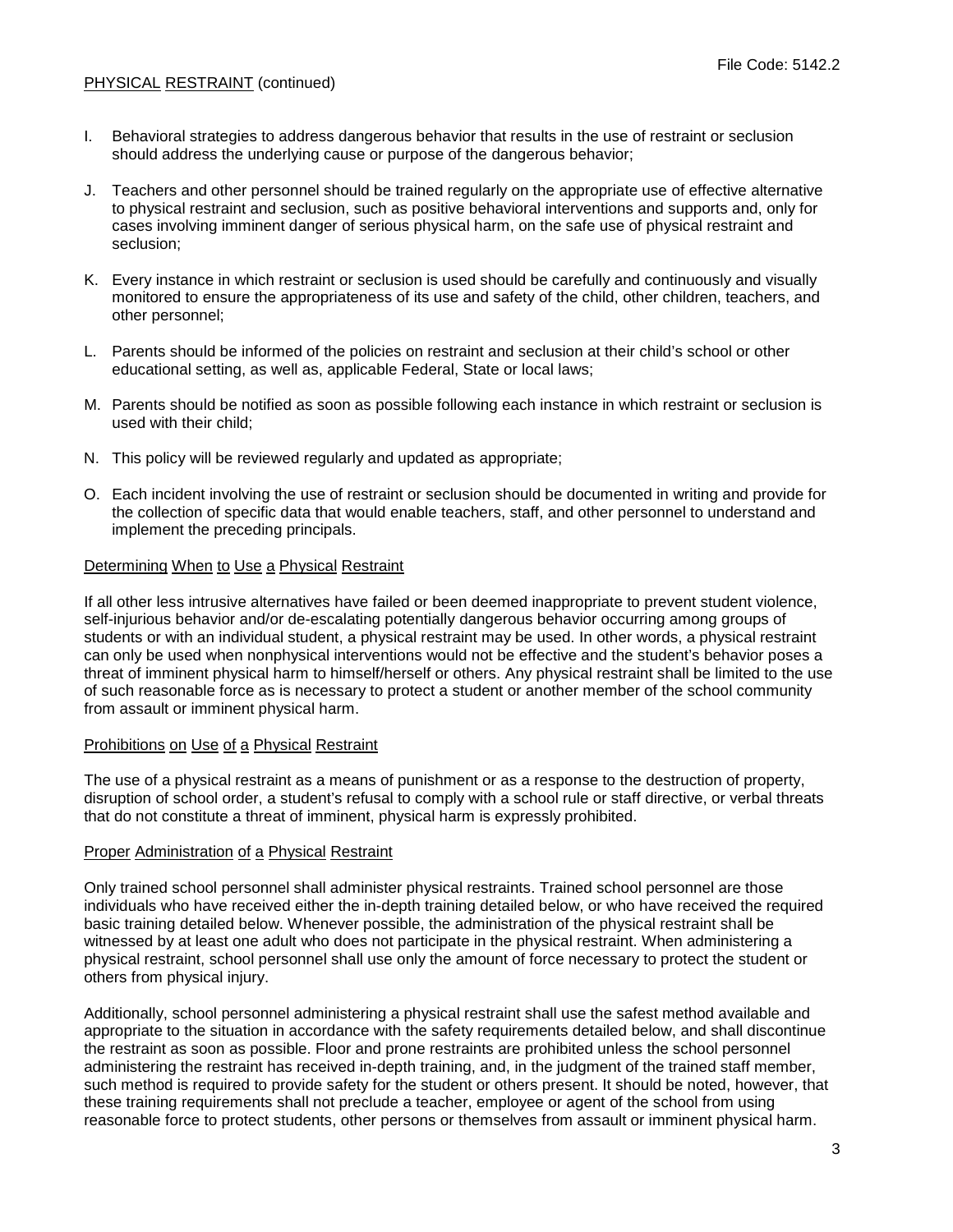## **Safety Requirements**

No restraints shall be administered in such a way that a student is prevented from breathing or speaking. During the administration of a restraint, school personnel shall continuously monitor the physical status of the student, including skin color and respiration. A restraint shall be immediately released upon a determination by the school personnel administering the restraint that the student is no longer at risk of causing imminent physical harm to himself, herself or others. Additionally, restraints shall be administered in such a way as to prevent or minimize physical harm.

If, at any time during a physical restraint the student demonstrates significant physical distress, the student shall be released from the restraint immediately, and school staff shall take steps to seek medical assistance. School personnel shall review and consider any known medical or psychological limitations and/or behavioral intervention plans **r**egarding the use of physical restraint on an individual student. At any time during the administration of a physical restraint, school personnel may seek to contact the office of special education behavioral specialists, or the crisis intervention team, or take other steps to seek medical assistance if it appears that the student is demonstrating significant physical distress. Any time a physical restraint causes distress or leaves a mark, the school nurse must be notified immediately to check the child and make an injury report.

## Follow-up Procedures and Reporting Requirements

## A. Follow-up Procedures

At an appropriate time after a student has been released from a restraint, the school shall implement the follow-up procedures set forth below:

- 1. Review the restraint with the student to address the behavior that precipitated the restraint;
- 2. Review the incident with school personnel who administered the restraint to discuss whether proper restraint procedures were followed; and
- 3. Consider whether any follow-up is appropriate for the students who witnessed the incident.

# B. Reporting Requirements

- 1. Any physical restraint shall be reported immediately to administration and in the case of injury, to the nurse;
- 2. The school staff member who administers a physical restraint shall verbally inform the principal or his/her designee of the restraint as soon as possible and no later than the close of the school day in which the restraint was administered. A written report shall be completed and provided to the principal of the school no later than the next working day after the restraint was administered;
- 3. The principal of the school shall maintain an on-going record of all reported instances of physical restraint;
- 4. The principal or his/her designee shall verbally inform the student's parents or guardians of any physical restraint by a written report postmarked no later than one school working day following the use of any physical restraint and/or any physical restraint that results in an injury to a student or staff;
- 5. The principal shall provide the office of the superintendent and the director of special services with a copy of the written report of a physical restraint when such restraint has resulted in an injury to a student or staff member, or when an extended restraint (20 minutes or longer) has been administered as well as a copy of the school's on-going record of all reported instances of physical restraint for the thirty days preceding the reported physical restraint.

This documentation must be provided to the Office of the Superintendent by no later than one school working day after the written report is received by the principal.

# District's Training Requirements

A. For All Program Staff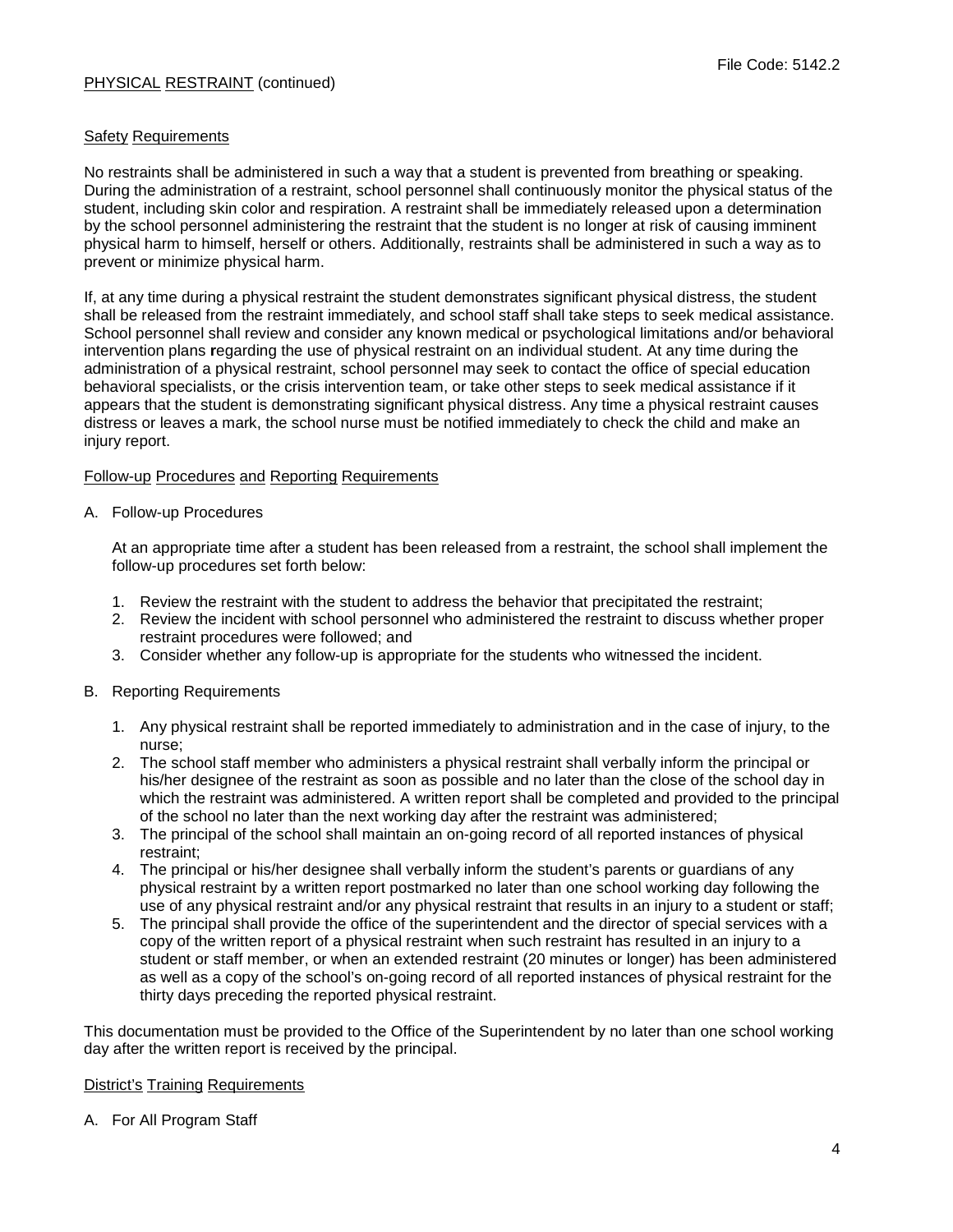Within the first month of each school year, the principal of each school shall provide all program staff with training on this policy. Additionally, for all new school employees that are hired after the start of the school year, the principal shall, within the first month of their employment, provide the new employees with training on this policy. The training shall consist of the following:

- 1. This policy and related procedures and guidelines developed by the superintendent;
- 2. Interventions that may preclude the need for restraint, including de-escalation of problematic behaviors;
- 3. Types of restraints and related safety considerations, including information regarding the increased risk of injury to a student when an extended restraint is used;
- 4. Administering physical restraint in accordance with known medical or psychological limitations and/or behavioral intervention plans applicable to an individual student; and
- 5. Identification of program staff who have received in-depth training certification in "Handle With Care" procedures.
- B. For Staff Authorized to Serve As A School-Wide Resource on the Proper Administration of Physical **Restraints**

At the beginning of each school year, the principal of each school shall identify program staff that is authorized to serve as a school-wide resource to assist in ensuring proper administration of physical restraint. The content of the in-depth training shall include, but not be limited to:

- 1. Appropriate procedures for preventing the need for physical restraint, including the de-escalation of problematic behavior, relationship building and the use of alternatives to restraint;
- 2. Description and identification of dangerous behaviors on the part of students that may indicate the need for physical restraint and methods for evaluating the risk of harm in individual situations in order to determine whether the use of restraint is warranted;
- 3. The simulated experience of administering and receiving physical restraint, instruction regarding the effect(s) on the person restrained, including instruction on monitoring physical signs of distress and obtaining medical assistance;
- 4. Instruction regarding documentation and reporting requirements and investigation of injuries and complaints; and
- 5. Demonstration by participants of proficiency in administering physical restraint.

# Complaint Procedures

A. Informal Resolution of Concern About Use of Physical Restraint

Before initiating a formal complaint procedure, a student or his/her parent/guardian who has concerns regarding a specific use of a physical restraint, may seek to resolve his/her concerns regarding a specific use of a physical restraint by raising the issue with the principal of the school. The student and/or his/her parent/guardian should direct their concerns regarding a specific use of a physical restraint to the principal within ten (10) days of the parent/guardian's receipt of the written report from the school detailed above. The principal shall attempt, within his/her authority to work with the individual to resolve the complaint fairly and expeditiously.

If the student and/or his/her parent/guardian are not satisfied with the resolution, or if the student and/or his/her parent/guardian does not choose informal resolution, then the student and/or his/her parent/guardian may proceed with the formal complaint process.

B. Formal Resolution of Concern About Use of Physical Restraint

A student or his/her parent/guardian, who has concerns regarding a specific use of a physical restraint, may seek to resolve his/her concerns regarding a specific use of a physical restraint by submitting a written complaint to the superintendent.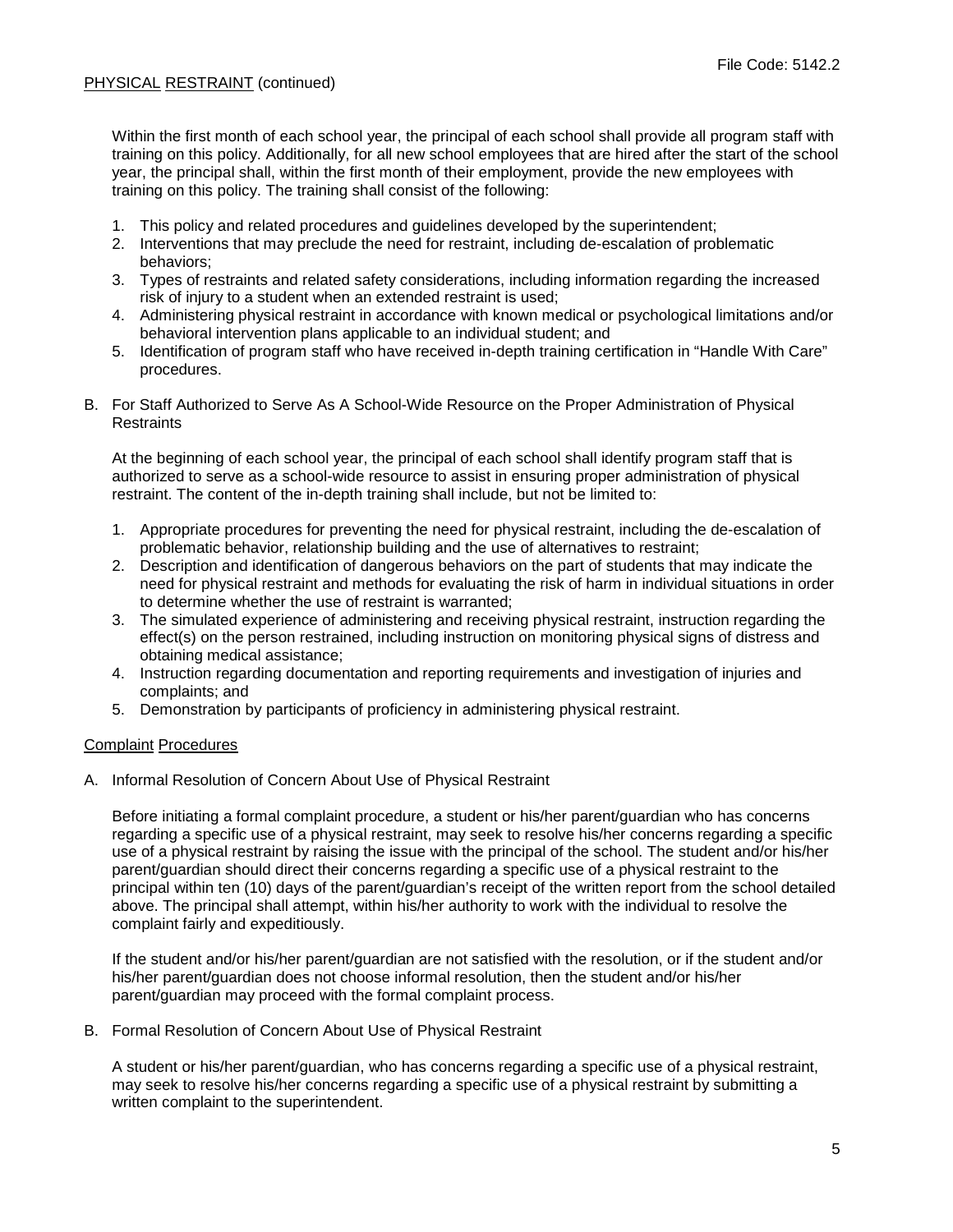The student and/or his/her parent/guardian should submit this letter to the superintendent within twenty (20) days of the parent/guardian's receipt of the written report from the school detailed above. The written complaint shall include:

- 1. The name of the student;
- 2. The name of the school where the physical restraint allegedly occurred;
- 3. The name of the individuals involved in the alleged physical restraint;
- 4. The basis of the complaint or concern; and
- 5. The corrective action being sought.

The superintendent or his or her designee shall conduct an investigation into the complaint promptly after receiving the complaint. In the course of its investigation, the superintendent or his or her designees shall contact those individuals that have been referred to as having pertinent information related to the complaint.

Strict timelines cannot be set for conducting the investigation because each set of circumstances is different. The superintendent and/or his or her designees will make sure that the complaint is handled as quickly as is feasible. After completing the formal investigation, the Office of the Superintendent shall contact the individual who filed the complaint regarding the outcome of its investigation and its determination as to whether any corrective action is warranted.

## Elopement

The board is committed to the safety and welfare of all students. The board directs the superintendent to take appropriate measures to reduce the risk of student elopement and/or wandering when the students are within the custody and care of the school district. Elopement is defined as a student leaving an assigned area without permission from or knowledge of staff, often to escape and/or avoid a school-related situation or task. Wandering is defined as meandering which results in a student getting lost, leaving a safe environment or entering an inappropriate place, often due to the student's inattention or distractibility.

The superintendent or his or her designees shall establish procedures to prevent the occurrence of wandering and elopements and to direct actions to be taken when an elopement does occur.

| <b>NJSBA Review/Update:</b> | <b>July 2018</b>   |
|-----------------------------|--------------------|
| Adopted:                    | September 12, 2019 |

Key Words

Physical Restraint, Disruption,

Reference: Derived from the Bordentown Regional School District, Bordentown, New Jersey

| <b>Legal References:</b> | N.J.S.A. 2C:12-1            | Definition of assault                           |
|--------------------------|-----------------------------|-------------------------------------------------|
|                          | N.J.S.A. 18A:6-1            | Corporal punishment of pupils                   |
|                          | N.J.S.A. 18A:11-1           | General mandatory powers and duties             |
|                          | N.J.S.A. 18A:25-2           | Authority over pupils                           |
|                          | N.J.S.A. 18A:37-1 et seq.   | Discipline of Pupils                            |
|                          | See particularly:           |                                                 |
|                          | N.J.S.A. 18A:37-15          |                                                 |
|                          | N.J.S.A. 18A:40A-1 et seq.  | Substance Abuse                                 |
|                          | N.J.S.A. 18A:46-1.1 et seq. | Classes and facilities for handicapped children |
|                          | N.J.A.C. 6A:14-2.8          | Discipline/suspension/expulsions                |
|                          | N.J.A.C. 6A:16-1.1et seq.   | Programs to Support Pupil Development           |
| Possible                 |                             |                                                 |

| Cross References: | *1410   | Local units                        |
|-------------------|---------|------------------------------------|
|                   | $*3510$ | Operation and maintenance of plant |
|                   | *3516   | Safety                             |